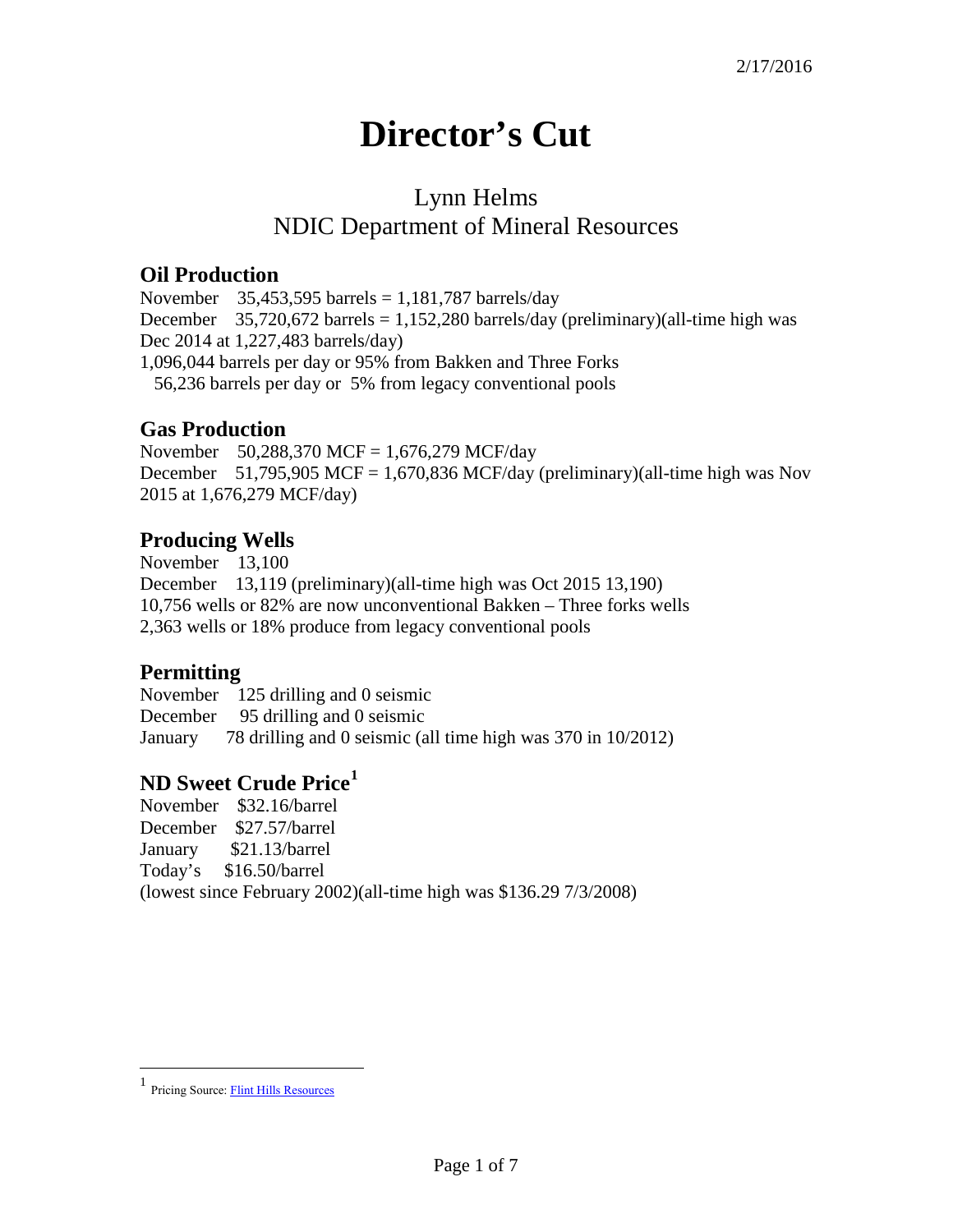### **Rig Count**

November 64 December 64 January 52 Today's rig count is 41 (lowest since July 2009 when it was 40)(all-time high was 218 on 5/29/2012) The statewide rig count is down 81% from the high and in the five most active counties rig count is down as follows: Divide -85% (high was 3/2013) Dunn -76% (high was 6/2012) McKenzie -75% (high was 1/2014) Mountrail -88% (high was 6/2011) Williams -90% (high was 10/2014)

#### **Comments:**

 $\overline{a}$ 

The drilling rig count was steady from November to December, fell sharply from December to January, and again into this month. Operators are now even more committed to running fewer rigs as oil prices remain at very low levels. The number of well completions remained steady from 77(final) in November to 76(preliminary) in December. Oil price weakness is now anticipated to last into at least the third quarter of this year and is the main reason for the continued slow-down. There were no significant precipitation events, 5 days with wind speeds in excess of 35 mph (too high for completion work), and 2 days in Williston with temperatures below -10F.

Over 97% of drilling now targets the Bakken and Three Forks formations.

At the end of December there were an estimated 945 wells waiting on completion services<sup>[2](#page-1-0)</sup>, 24 less than at the end of November.

Crude oil take away capacity remains dependent on rail deliveries to coastal refineries to remain adequate.

The drop in oil price associated with anticipation of lifting sanctions on Iran and a weaker economy in China is expected to lead to further cuts in the drilling rig count. Utilization rate for rigs capable of 20,000+ feet is about 30% and for shallow well rigs (7,000 feet or less) about 20%.

<span id="page-1-0"></span> $2$  Disclaimer: The number of wells waiting on completions is an estimate on the part of the director based on idle well count and a typical five year average. Neither the State of North Dakota, nor any agency officer, or employee of the State of North Dakota warrants the accuracy or reliability of this product and shall not be held responsible for any losses caused by this product. Portions of the information may be incorrect or out of date. Any person or entity that relies on any information obtained from this product does so at his or her own risk.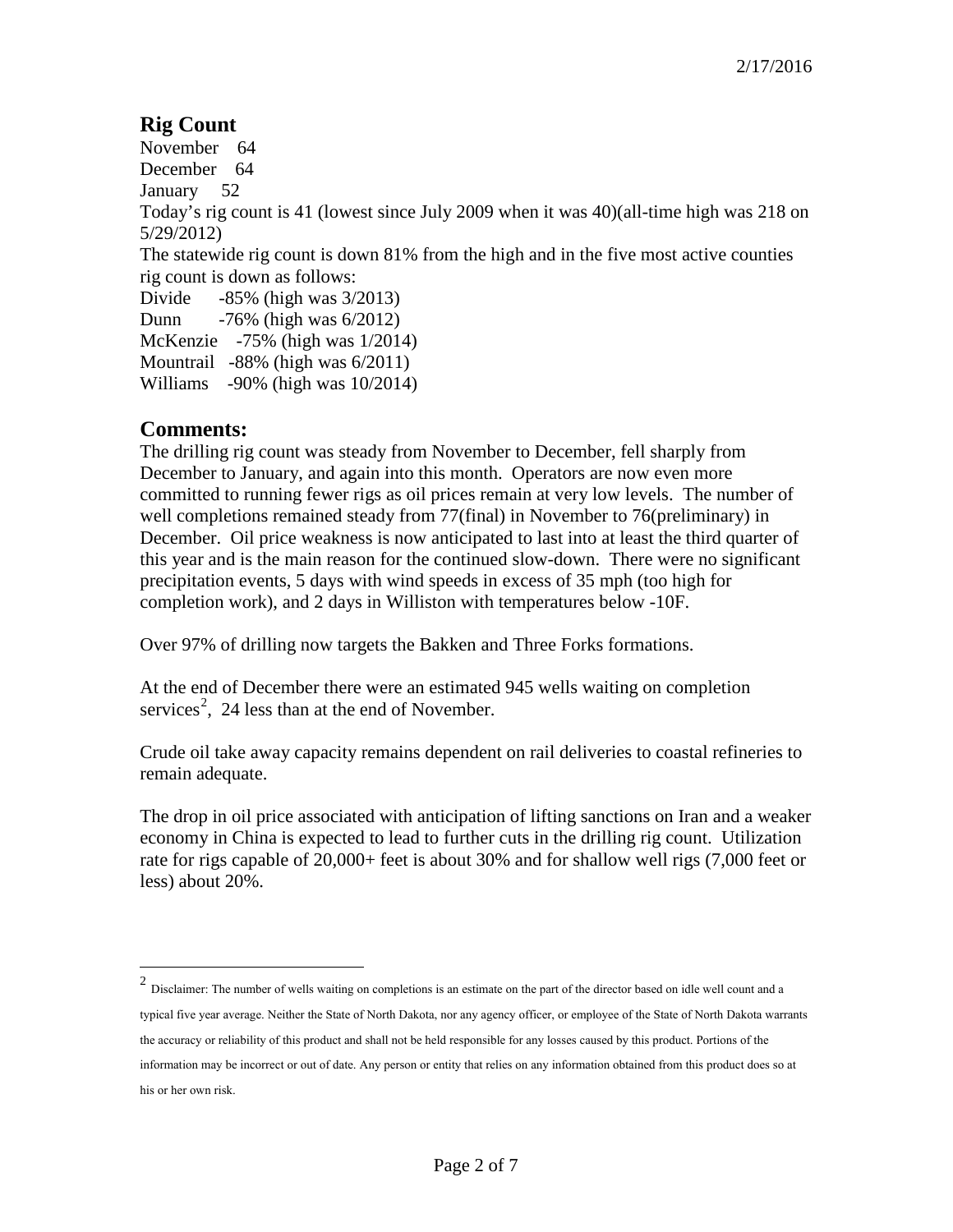Drilling permit activity declined November to December then fell further in January as operators continue to position themselves for low 2016 price scenarios. Operators have a significant permit inventory should a return to the drilling price point occur in the next 12 months.

Rigs actively drilling on federal surface in the Dakota Prairie Grasslands remains at 0.

Activity on the Fort Berthold Reservation is as follows: 8 drilling rigs (1 on fee lands and 7 on trust lands) 192,304 barrels of oil per day (119,632 from trust lands & 72,672 from fee lands) 1,426 active wells (971 on trust lands & 455 on fee lands) 172 wells waiting on completion 533 approved drilling permits (351 on trust lands & 182 on fee lands) 1,814 additional potential future wells (1,297 on trust lands & 517 on fee lands)

Seismic activity is limited to 4 micro-seismic arrays for monitoring and optimizing hydraulic fracturing. There are 4 surveys active/recording, 0 remediating, 0 suspended, and 1 permitted.

North Dakota leasing activity is limited to renewals and top leases in the Bakken - Three Forks area.

US natural gas storage is now 23.4% above the five-year average indicating low prices in the future. North Dakota shallow gas exploration could be economic at future gas prices, but is not at the current price. The operator of the exploration well (file 27235) in Emmons County has received Temporary Abandoned status on 8/31/15 and cancelled all other permits in the area. The well appears to contain 2 pay sections totaling about 80 feet thick with very good gas shows.

The price of natural gas delivered to Northern Border at Watford City is down \$0.31 to \$1.79/MCF. This results in a current oil to gas price ratio of 9.2 to 1. The percentage of gas flared was down slightly to 15%. The Tioga gas plant was back up to 80% of capacity. Even though the expansion of gas gathering from south of Lake Sakakawea was approved, the approval came too late for the 2015 construction season, resulting in a 1 year delay. The December Bakken capture percentage was 85% with the daily volume of gas flared from November to December down 16.6 MMCFD. The historical high flared percent was 36% in 09/2011. Gas capture statistics are as follows: Statewide 85% Statewide Bakken 85% Non-FBIR Bakken 85% FBIR Bakken 85% Trust FBIR Bakken 84% Fee FBIR 88% 77% January 1, 2015 through March 31, 2016 80% April 1, 2016 through October 31, 2016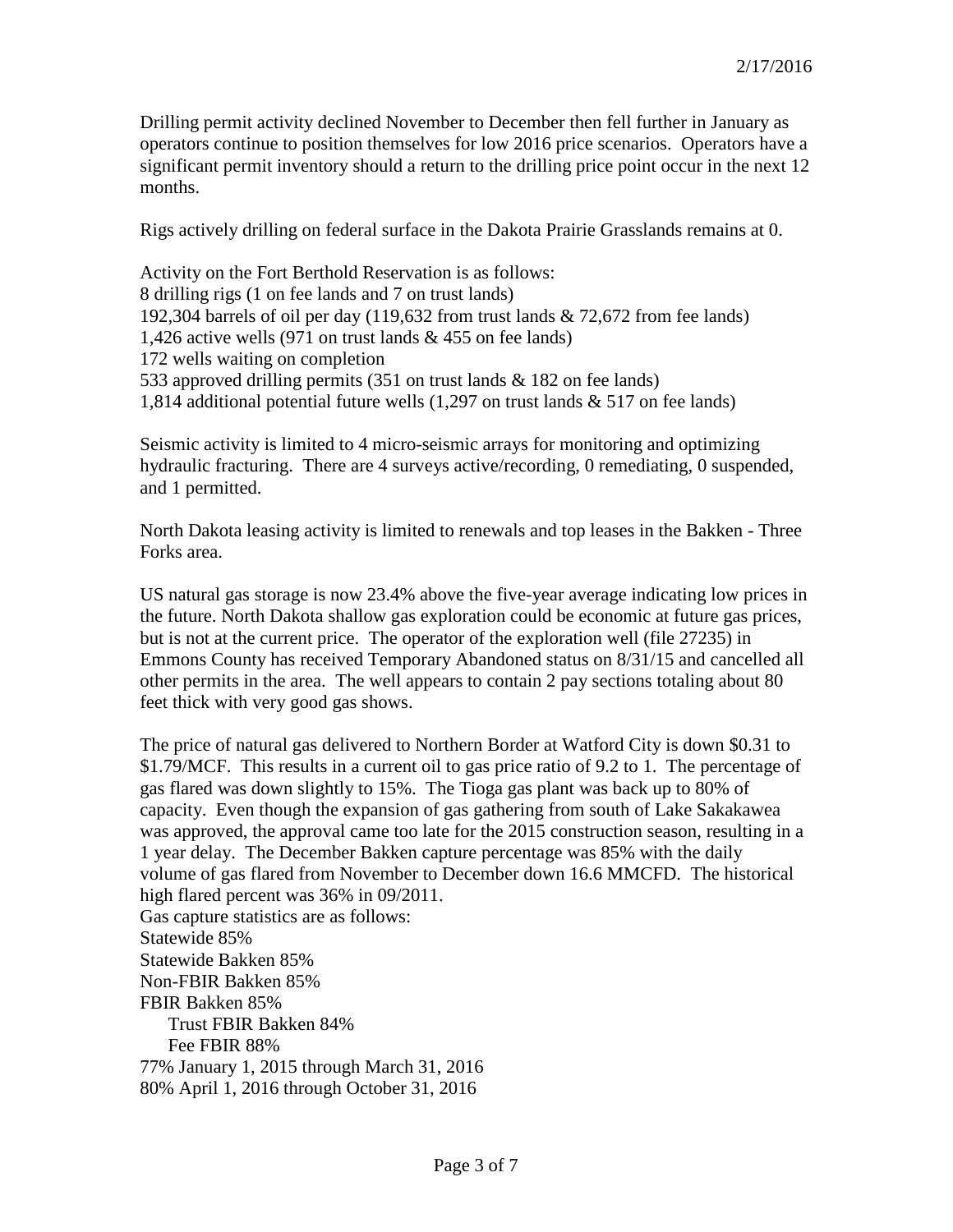85% November 1, 2016 through October 31, 2018 88% November 1, 2018 through October 31, 2020 91% beginning November 1, 2020

The North Dakota Legislature passed HB1432 which sets up a council to address Clean Water Act, Safe Drinking Water Act, Clean Air Act, and Endangered Species Act issues:

**BIA** has published a new final rule to update the process for obtaining rights of way on Indian land. The rule was published 11/19/15 and becomes effective 12/21/15. The final rule can be found [here.](https://www.federalregister.gov/articles/2015/11/19/2015-28548/rights-of-way-on-indian-land.) **ND is reviewing the rule to determine if it will adversely impact state jurisdiction and may need to file for an injunction or stay.**

**BLM** has published a new final rule to revise Onshore Order 4. The proposed rule would replace Onshore Oil and Gas Order Number 4 (Order 4), which sets minimum standards for the measurement of oil. Order 4 has not been updated since 1989, and does not reflect modern industry practices or standards. The proposed rule may be viewed online at [www.regulations.gov](http://www.regulations.gov/) Comments on the proposed rule were due December 14, 2015. [NDIC comments](http://www.nd.gov/ndic/ic-press/BLM-Comments-OnshoreOrder4.pdf)

**BLM** released a proposed rule on  $10/2/15$  to update and replace its regulations (Onshore order 5) governing the measurement of natural gas produced from onshore Federal and Indian leases. The requirements contained in the proposed rule reflect advances in measurement technology and critical updates in industry standards and practices. It also responds directly to concerns from the Government Accountability Office (GAO), the Department of the Interior's Office of Inspector General, and Secretary's Subcommittee on Royalty Management, that the BLM's existing rules do not provide adequate assurance that gas production on public and Indian lands is being accounted for in a way that ensures that all royalties are accurately tracked and paid. The proposed rule that would replace Onshore Order 5 may be viewed online at [www.blm.gov.](http://www.blm.gov/) Comments on the proposed rule were due December 14, 2015. [NDIC comments](http://www.nd.gov/ndic/ic-press/BLM-Comments-1004-AE17.pdf)

**BLM** released a proposed rule on 1/22/16 to update and replace its regulations on venting and flaring of natural gas. The information from public and tribal sessions in Denver, Albuquerque, Dickinson, and Washington, DC can be viewed [here.](http://www.blm.gov/wo/st/en/prog/energy/oil_and_gas/public_events_on_oil.html) [NDIC comments](http://www.nd.gov/ndic/ic-press/BLM-comments-140509.pdf)

Comments on the proposed rule are due April 7, 2016 as follows: Mail: U.S. Department of the Interior, Director (630), Bureau of Land Management, Mail Stop 2134 LM,1849 C St. NW., Washington, DC 20240, Attention: 1004–AE14; Personal or messenger delivery: 20 M Street SE., Room 2134LM, Washington, DC 20003; Electronic: Federal eRulemaking Portal: [http://www.regulations.gov](http://www.regulations.gov/) Follow the instructions at this Web site. BLM has scheduled a number of tribal/public outreach sessions as follows:

- Farmington, NM on February 16
- Oklahoma City, OK on February 18
- Denver, CO on March 1
- Dickinson, ND on March 3, NDIC is preparing comments.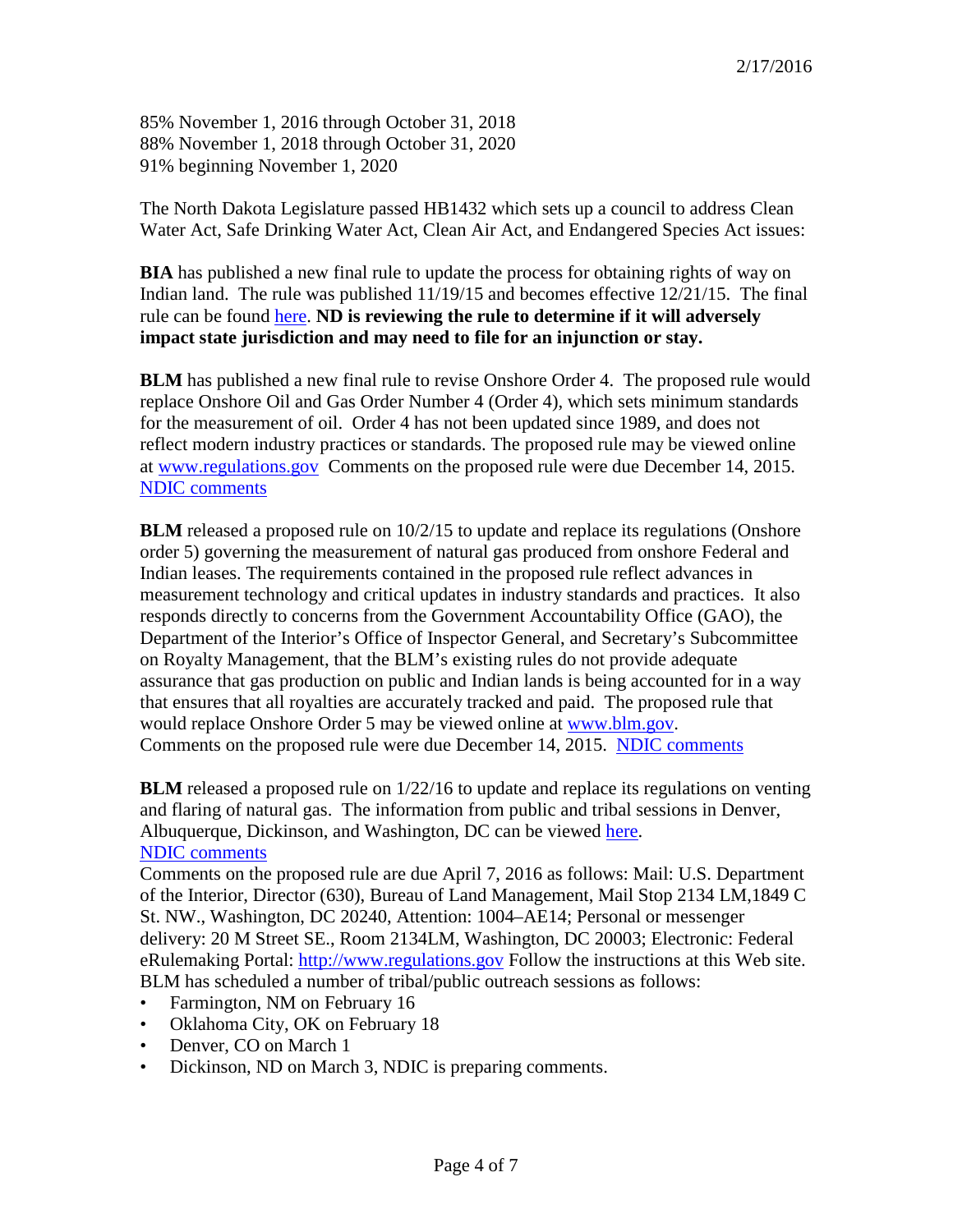**BLM** revised final regulations for hydraulic fracturing on federal and Indian lands were published in the CFR on 3/26/15 and they were scheduled to go into effect 6/24/15. North Dakota, Colorado, Utah, Wyoming, Western Energy Alliance, and IPAA filed for a preliminary injunction to prevent the rules going into effect until the case is settled. Following a lengthy hearing in Casper, Wyoming on Aug 23, the court issued a stay on the rules. On 9/30/15 the court granted the preliminary injunction, preventing the rules from being enforced until litigation on the rule is final. Injunction applicants have filed motions regarding the BLM administrative record. Interveners who support the BLM rule have filed motions for expedited appeal. The court denied BLM's motion to split the case and expedite briefing on BLM authority to regulate hydraulic fracturing. BLM served the complete administrative record by the court order deadline of 1/19/16. [NDIC Comments](http://www.nd.gov/ndic/ic-press/BLM-comments-120625.pdf)

**BLM** has published a new final rule to revise Onshore Order 3. The proposed rule would change the way federal production is measured and allocated for calculation of royalties, require a federal Application for Permit to Drill (APD) even for state and private wells in a federal unit or communitized area (CA), and revise the situations in which downhole commingling of production from different leaseholds would be allowed. Comments on the proposed rule were due December 14, 2015. [NDIC Comments](http://www.nd.gov/ndic/ic-press/BLM-Comments-OnshoreOrder3.pdf)

**BLM** has published the North Dakota Greater Sage-Grouse Proposed Resource Management Plan Amendment and Final EIS. Information on the plan and EIS can be found [here.](https://www.blm.gov/epl-front-office/eplanning/planAndProjectSite.do?methodName=dispatchToPatternPage¤tPageId=48797)

**EPA** On November 26, 2015 a coalition of environmental organizations filed a 60 day legal notice with the U.S. Environmental Protection Agency demanding more regulation of drilling and fracking waste. The groups are the Environmental Integrity Project, Natural Resources Defense Council, Earthworks, Responsible Drilling Alliance, San Juan Citizens Alliance, West Virginia Surface Owners Rights Organization, and the Center for Health, Environment and Justice. The groups are calling on EPA to comply with its longoverdue obligations to update waste disposal rules such as instituting stricter controls for underground injection wells, banning the practice of spreading fracking wastewater onto roads or fields, and requiring landfills and ponds that receive drilling and fracking waste to be built with adequate liners and structural integrity to prevent spills and leaks into groundwater and streams. **ND is monitoring federal court docket activity and intends to intervene to prevent a sue and settle situation that would adversely impact state regulatory jurisdiction.**

**EPA** on November 18, 2015, EPA proposed a suite of requirements to help combat climate change, reduce air pollution that harms public health, and provide greater certainty about Clean Air Act permitting requirements for the oil and natural gas industry. The proposed actions are:

o Proposed New Source Performance Standards – Docket ID number EPA-HQ-OAR-2010-0505. [NDIC Comments](http://www.nd.gov/ndic/ic-press/EPA-HQ-OAR-2010-0505.pdf)

o Draft Control Techniques Guidelines – Docket ID number: EPA-HQ-OAR-2015-0216. [NDIC Comments](http://www.nd.gov/ndic/ic-press/EPA-HQ-OAR-2015-0216.pdf)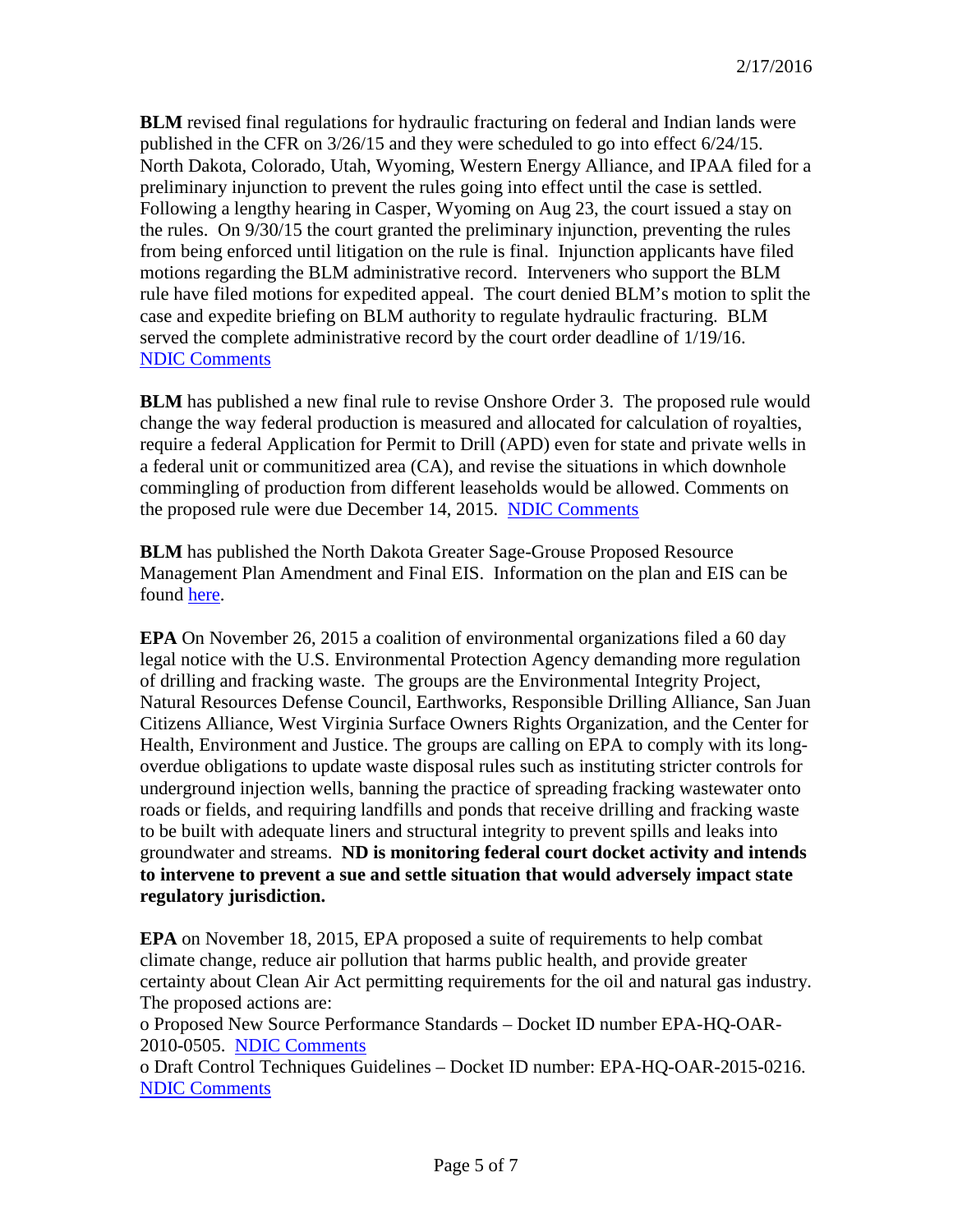o Proposed Source Determination Rule – Docket ID number: EPA-HQ-OAR-2013-0685. [NDIC Comments](http://www.nd.gov/ndic/ic-press/EPA-HQ-OAR-2013-0685.pdf)

o Proposed Federal Implementation Plan for Implementing Minor New Source Review Permitting in Indian Country – Docket ID number: EPA-HQ-OAR-2014-0606. [NDIC Comments](http://www.nd.gov/ndic/ic-press/EPA-HQ-OAR-2014-0606.pdf)

**EPA** published an advanced notice of proposed rule-making to seek comments on the information that should be reported or disclosed for hydraulic fracturing chemical substances and mixtures and the mechanism for obtaining this information. The proposed rule-making is in response to a petition from Earthjustice and 114 other groups who are opposed to the use of the GWPC-IOGCC FracFocus website process of chemical disclosure and any type of trade secret protection for hydraulic fracturing fluid mixtures. These groups are requesting EPA regulation of chemical disclosure under the federal Toxic Substances Control Act. Thanks to all who provided comments in support of a "states first" policy. [NDIC Comments](http://www.nd.gov/ndic/ic-press/DMR-frac714.pdf)

**EPA** Administrator, Gina McCarthy, and the Assistant Secretary of the Army (Civil Works), Jo Ellen Darcy, signed the "Waters of the United States" final rule on 05/27/2015. The final rule was published in the Federal Register Aug 29, 2015 and became effective in 37 states on November 28, 2015. North Dakota, Alaska, Arizona, Arkansas, Colorado, Idaho, Missouri, Montana, Nebraska, New Mexico, Nevada, South Dakota, and Wyoming filed a lawsuit in U.S. District Court, claiming the final rule would harm states as regulators of the waters and lands. On November 27th Federal District Judge Erickson granted a preliminary injunction preventing enforcement of the rule in the 13 states. The North Dakota case will now be subject to appeal, but no schedule has been set at this time. [NDIC Comments](http://www.nd.gov/ndic/ic-press/WOTUS-comments.pdf)

Texas, Mississippi and Louisiana filed a joint complaint in the U.S. District Court for the Southern District of Texas, charging that the rule is unconstitutional. Ohio and Michigan filed a complaint in the U.S. District Court for the Southern District of Ohio, alleging that the expansion of jurisdiction includes dry land. Georgia and eight other states (Alabama, Florida, Kansas, Kentucky, South Carolina, Utah, West Virginia and Wisconsin) filed suit in the U.S. District Court for the Southern District of Georgia, asking the court to vacate the rule and block its enforcement by injunction. On 10/9/15 the United States Court Of Appeals for the Sixth Circuit granted a nationwide stay of the WOTUS rule pending jurisdiction determinations.

**USFWS** has made a decision to list the Dakota Skipper and Powershiek Skipperling to receive protection under the Endangered Species Act. Additional potential listing of concern are the Rufa Red Knot, Sprague's Pipit, Greater Sage Grouse, Monarch Butterfly, Sturgeon Chub, and Sicklefin Chub.

**USFWS** has published a new final rule to revise Management of Non-Federal Oil and Gas Rights. Key components of the proposed rule include: A permitting process for new operations; A permitting process for well plugging and reclamation for all operations; Information requirements for particular types of operations; Operating standards so that